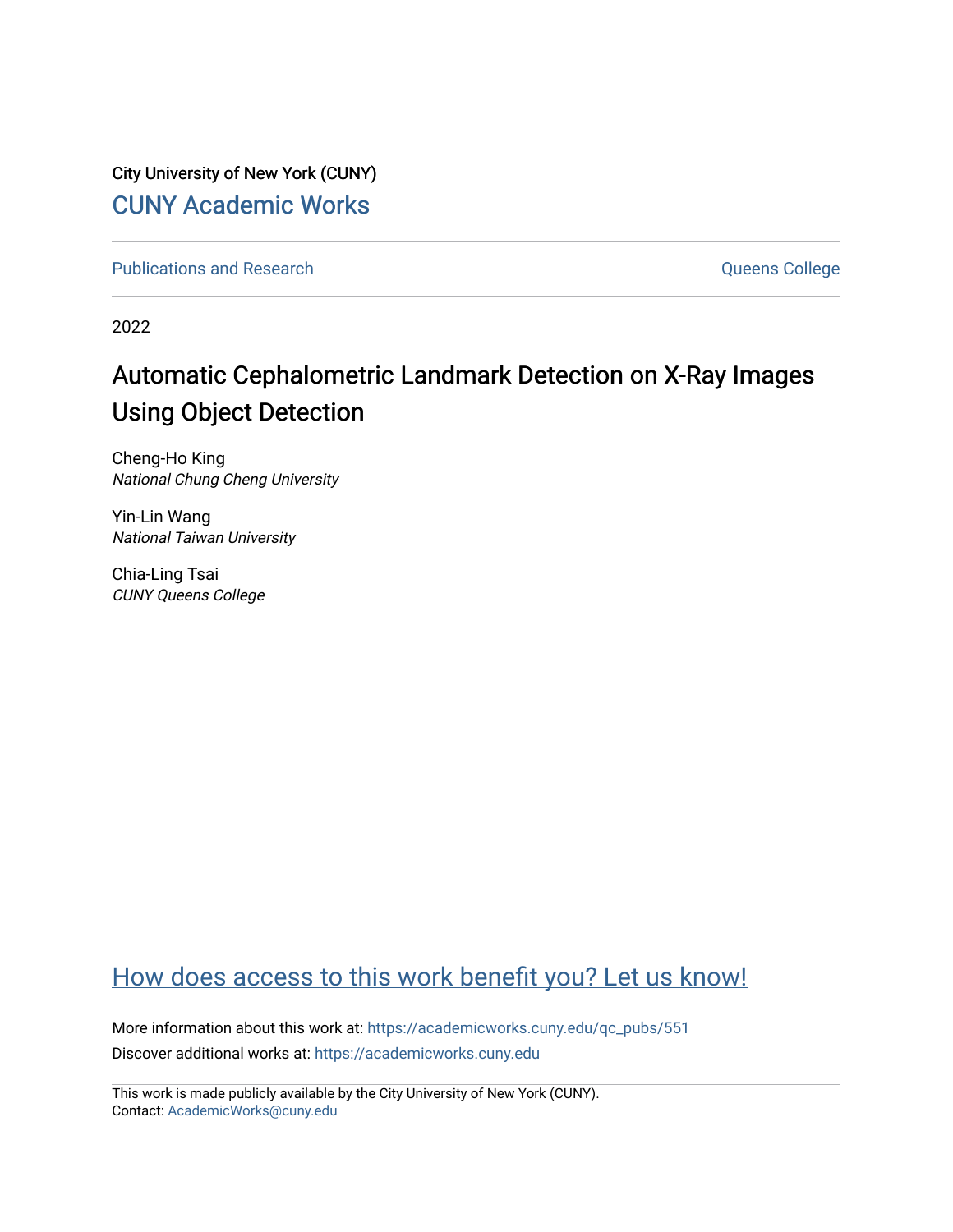### AUTOMATIC CEPHALOMETRIC LANDMARK DETECTION ON X-RAY IMAGES USING OBJECT DETECTION

<sup>1</sup>*Cheng-Ho King,* <sup>2</sup>*Yin-Lin Wang,* <sup>1</sup>*Wei-Yang Lin,* <sup>3</sup>*Chia-Ling Tsai*

<sup>1</sup>Department of Computer Science and Information Engineering, National Chung Cheng University, Taiwan <sup>2</sup>School of Dentistry, National Taiwan University, Taiwan <sup>3</sup>Computer Science Department, Queens College, CUNY, New York, USA

#### ABSTRACT

We propose a new deep convolutional cephalometric landmark detection framework for orthodontic treatment. Our proposed method consists of two major steps: landmark detection using a deep neural network for object detection, and landmark repair to ensure one instance per landmark class. For landmark detection, we modify the loss function of the backbone network YOLOv3 to eliminate the constrains on the bounding box and incorporate attention mechanism to improve the detection accuracy. For landmark repair, a triangle mesh is generated from the average face to eliminate superfluous instances, followed by estimation of missing landmarks from the detected ones using Laplacian Mesh. Trained and evaluated on a public benchmark dataset from IEEE ISBI 2015 grant challenge, our proposed framework obtains comparable results compared to the state-of-the-art methods for cephalometric landmark detection, and demonstrates the efficacy of using a deep CNN model for accurate object detection of landmarks defined by only a single pixel location.

*Index Terms*— Landmark detection, Attention, Cephalometric X-ray image, repair strategy

#### 1. INTRODUCTION

For orthodontic treatment and maxillofacial surgical planning, it is crucial that cephalometric landmarks are accurately marked out on a cephalometric X-ray image to provide angular and linear measurements of the patient's facial structures. If done manually, the operation is time-consuming and can suffer from intra- and inter-observer variability, which is further aggravated by bones overlapping. There are 19 commonly used landmarks for celphalometric analysis. To advance the state-of-the-art for automatic cephalometric landmark detection, a dataset of 400 annotated cephalometric X-ray images was made publicly available for the ISBI 2015 Grand Challenge [1]. Each image is annotated with ground truth data produced by two experienced medical doctors. Winning algorithms in this challenge are mainly machine-learning based. Ibragimov et al. [2] applied gametheoretic optimization framework and random forest to detect the landmarks. Linder et al. [3] applied Random Forest regression-voting in the Constrained Local Model framework (RFRV-CLM) to the landmark detection and achieved the best accuracy in the challenges.

In recent years, the introduction of deep convolutional neural network (CNN) has greatly improved the accuracy of cephalometric landmark detection. Two major approaches are heatmap regression and object detection. For approaches of heatmap regression, Zhong et al. [4] proposed a two-stage strategy based on the U-Net model. In stage 1, coarse positions of landmarks are obtained and small patches centered on estimated landmarks are cropped as the training data for stage 2. The positions of the 19 landmarks are refined as the final output. Oh et al. [5] proposed a Fully Convolutional Network (FCN) with the loss function enhanced by the geometric relationships among landmarks in the training stage. For object detection, Qian et al. [6] proposed a method using Faster R-CNN to detect potential landmark locations, and a repair strategy to filter out superfluous landmarks and to estimate undetected landmarks based on Laplacian transformation.

When applying object detection to solve point landmark detection, there are some common problems. (1) A bounding box is ill-defined for a landmark, which has no outline as an object to support the bounding box. (2) The number of outputs cannot be limited, unlike heatmap regression, because object detection identifies instances of object types based on the appearance. Multiple or zero non-overlapping instances of an object type can be detected.

In order to overcome these problems, we proposed an object-detection framework, CephaX, based on Darknet53, which is the backbone of YOLOv3 [7], for cephalometric landmark detection. We designed a multitask loss without bounding box constraints since bounding boxes are ill-defined for this problem. Object detection is followed by a repair strategy to handle multiple or missing instances of landmark types to ensure that each landmark type has one and only one instance detected.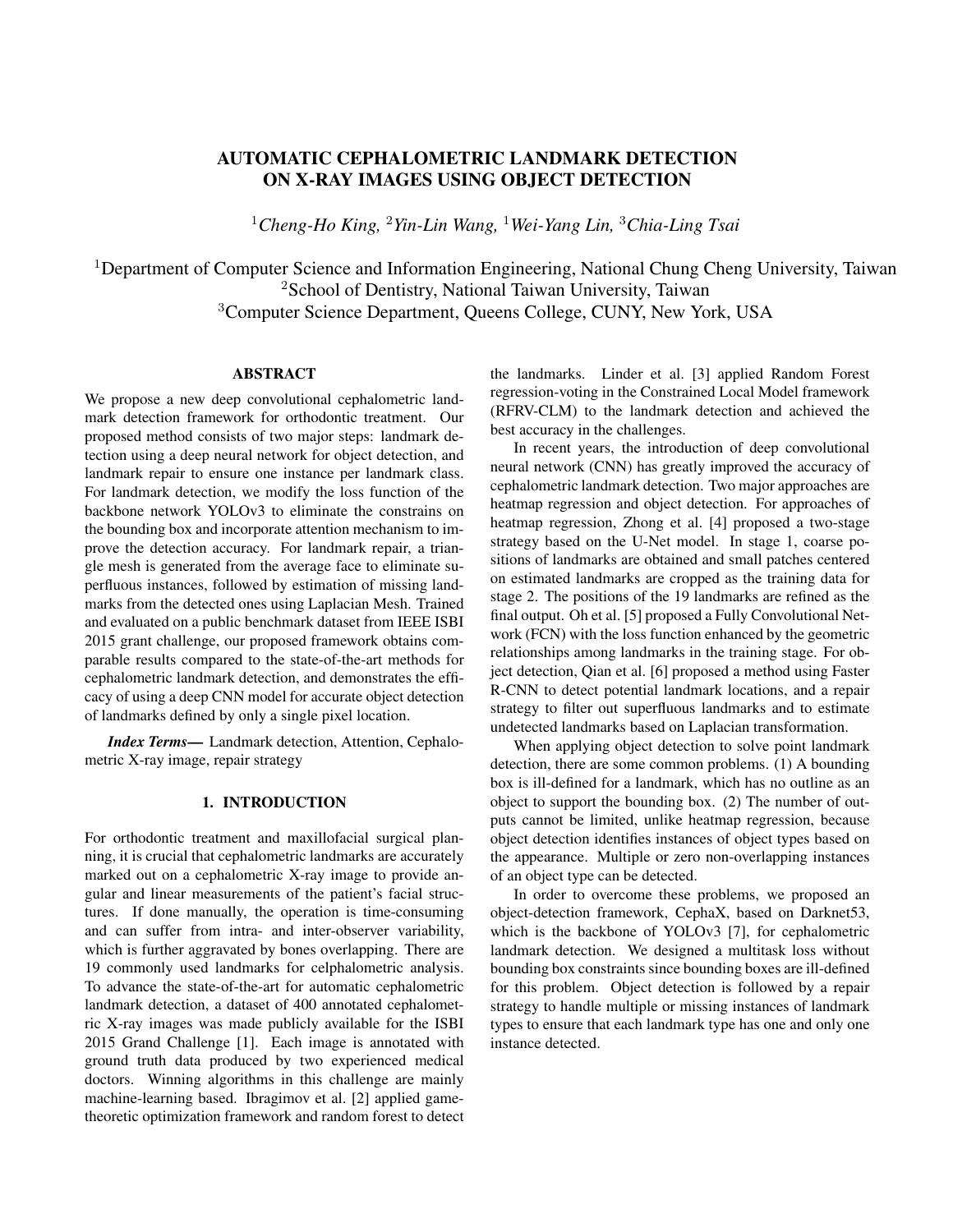

Fig. 1. An overview of the proposed method CephaX

#### 2. METHOD

Our proposed framework consists of two stages: landmark detection and landmark repair. For landmark detection we use YOLOv3 as our modified backbone model with attention mechanism for feature selection. The multitask loss is modified to eliminate bounding box constraints so the network can focus more on predicting landmark's positions, instead of compensating for bounding boxes. For landmark repair, the repair strategy uses the relationship matrix among landmarks to remove superfluous instances not caught by Non-Maximum Suppression (NMS) at the end of landmark detection, and estimates undetected landmarks from survived landmarks using Laplacian Mesh [8]. The whole method is shown in Fig 1.

#### 2.1. No Bbox Loss

For landmark detection, a bounding box cannot be properly estimated because a landmark specified by only its location does not have a outline to define a meaningful bounding box. For this reason, the loss of width and height of the bounding box should not be included in the total loss in our model when doing back propagation. By removing the bounding box from the loss function, the network can focus more on learning other information. We construct the coordinate loss  $L_{coord}$ using MSE (Mean Squared Error) loss, and confidence loss  $L_{confi}$  and classes loss  $L_{classes}$  using BCE (Binary Cross Entropy) loss. The complete loss function of CephaX is

$$
L(p, C, c) = L_{coord}(p, \hat{p}) + L_{confi}(C, \hat{C}) + L_{classes}(c, \hat{c}),
$$
\n(1)

where  $p$  is the  $(x, y)$  position relative to each grid cell, and  $\hat{p}$  is the ground truth.  $C$  is the confidence loss indicating whether there is an object or not, and  $\ddot{C}$  is the ground truth.  $c$  is the classes loss containing 19 BCE losses, one for each landmark class, and  $\hat{c}$  is the ground truth.

#### 2.2. Attention Module

In order to direct the model to focus more on the landmark coordinates, we incorporate the attention mechanism [9] in the model. We build four attention modules, one for each scale residual block in the network. Each attention module generates its own detection result (scaled up to the original resolution) and the feature maps are also propagated to other scales using Feature Pyramid Network (FPN) [10]. Detection results from all attention modules are combined and filtered using NMS, as shown in the left box of Fig 1, to generate the final output for landmark detection. The original YOLOv3 has 5 scales, down to  $13 \times 13$ . However, some landmarks in cephalometric X-ray image are so close that if the image is down-scaled too much, they fall in the same grid cell. This will cause the same grid cell to have multiple class labels and the model cannot determine which class to assign to the grid cell. For this reason reason, we reduce the depth of the network by taking out the  $13 \times 13$  scale residual block in YOLOv3.

#### 2.3. Landmark Repair Strategy

At the end of landmark detection, NMS is applied to identify detected instances of the same landmark class that are too close (overlapping entities), and only the one with the highest confidence in each cluster is kept. Two instances are considered too close if they overlap over 50% IoU with a  $200 \times 200$ bounding box. NMS is effective for removing additional overlapping instances of the same class, but it cannot eliminate same-class instances that are far apart. To remove superfluous landmarks after NMS we exploit the geometric relationship amount landmarks by building a triangle mesh using Delaunay triangulation on the average face computed from the training data. The mesh is constructed as a  $19 \times 19$  relationship matrix to represent the displacement between every two landmarks, if there is a line connecting the two landmarks in the triangle mesh. By checking the vectors in the relationship matrix, we can eliminate landmarks falling in the wrong area. After this step, each landmark should have only one or none instance left. Finally, to estimate missing landmarks, we locate the nearest face in the undeformed train data by calculating mean squared error (MSE) of the landmark relationship matrices of two faces. The missing landmarks are estimated from the corresponding landmarks of the detected ones in the nearest face using Laplacian Mesh [8].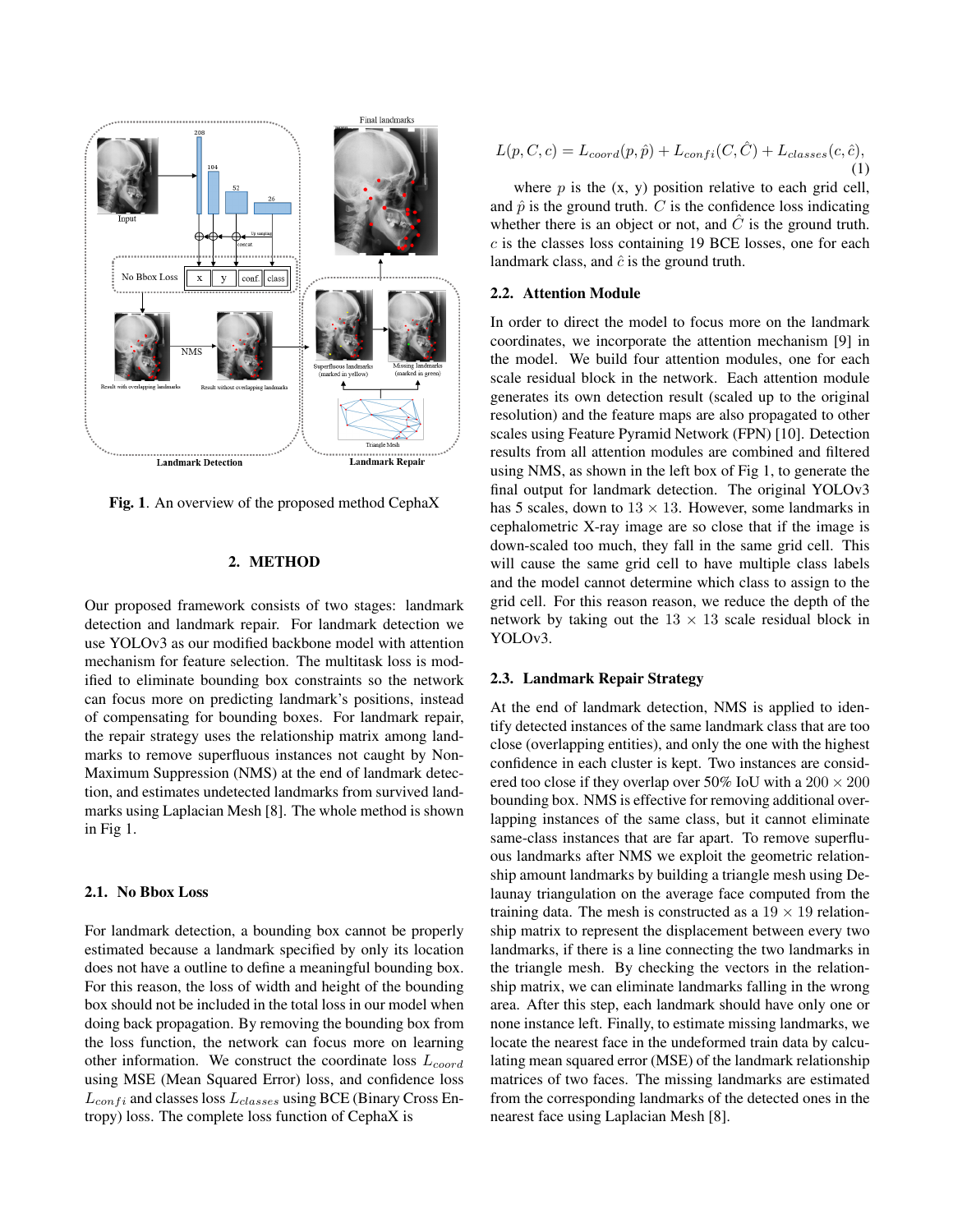#### 3. EXPERIMENTS AND RESULTS

We train and validate CephaX on the public benchmark dataset from IEEE ISBI 2015 grant challenge for cephalometric landmark detection [1]. This dataset is collected from 400 patients aged 6 to 60 years and annotated by two experienced dentists manually. The ground truth is the average of the markups by both dentists. The dataset is split into three parts, 150 images for training data, 150 images for Test1 data for validation and 100 images for Test2 data for black-box testing. We adopt the Mean Radial Error (MRE), Standard Deviation (SD) of MRE, and Success Detection Rate (SDR) to evaluate the performance. MRE is defined as the distance between the predicted landmark and the ground truth. SDR is defined as the ratio of the number of accurate landmarks to the total detected landmarks. To classify a landmark as accurate, the distance between the detected landmark and the ground truth should be within a threshold of  $z$  mm (2.0 mm, 2.5 mm, 3.0 mm, 4.0mm). In clinical setting, SDR indicates the percentage of acceptable landmarks within the tolerable error range for the given medical treatment.

#### 3.1. Implementation Details

CephaX is developed with Pytorch on Ubuntu. The optimization method is Adaptive Moment Estimation (Adam) [11]. The learning rate is set as 0.001. We train CephaX on a computer with an NVIDIA RTX 2080Ti GPU, 3.6 GHz AMD Ryzen 5 3600 CPU and a 16Gb memory.

#### 3.2. Results and Comparison

CephaX is trained on 150 images and validated on Test1 data for model selection. The performance of the final model is evaluated on Test2 data. Table 1 shows the performance compared with our baseline model, YOLOv3, and other algorithms for cephalometric landmark detection. We compare CephaX with the methods of Lindner et al. [12], Arik et al. [13], Qian et al. [6] and Oh et al. [5]. For YOLOv3, the bounding box of a landmark is set to  $200 \times 200$  and the instance with the highest confidence is retained for each landmark class.

CephaX achieves 86.14%, 91.72%, 94.91% and 97.96% in SDR for 2.0 mm, 2.5 mm, 3.0 mm and 4.0 mm, respective, on Test1 data and 74.58%, 81.74%, 87.26% and 94.73%, respective, on Test2 data. Compared with the method of Qian et al. [6] which is also an object detection method, our method is 3.63% higher in SDR for 2.0 mm on Test1, and 2.18% higher on Test2. CephaX is also comparable to the method of Oh et al. [5], which is based on heatmap regression, in terms of MRE and SDR on both Test1 and Test2.

Table 2 shows the ablation study of the proposed framework on Test1, which demonstrates the individual contributions of the changes made to YOLOv3. Starting with our full model, one change is removed at a time to study the impact of the change. No BBox loss and the attention mechanism for feature selection improve both the location accuracy (MRE) and the detection rate (SDR). MRE is reduced by 0.9 mm, and SDR is increased by 24.99%. The repair strategy mainly improves the location accuracy of images with facial structures that deviate more from the normal representation, as shown in Fig 2. There are only few such cases in the dataset, and the improvement is best observed in the statistically dispersion of the predicted results, reduced from 1.20 mm to 0.93 mm.

|                       | 150 images (Test1) |                   |           |                   |       |                   |                   |  |
|-----------------------|--------------------|-------------------|-----------|-------------------|-------|-------------------|-------------------|--|
| Method                | $SDR(\%)$          |                   |           |                   |       |                   |                   |  |
|                       | 2.0 <sub>mm</sub>  |                   |           | 2.5 <sub>mm</sub> |       | 3.0 <sub>mm</sub> | 4.0 <sub>mm</sub> |  |
| <b>YOLOv3</b> [7]     | 61.15              |                   |           | 73.64             |       | 82.30             | 91.70             |  |
| Lindner et al. $[12]$ | 74.95              |                   |           | 80.28             |       | 84.56             | 89.68             |  |
| Arik et al. [13]      | 75.37              |                   |           | 80.91             |       | 84.32             | 88.25             |  |
| Oian et al. [6]       | 82.51              |                   |           | 86.25             |       | 89.31             | 90.62             |  |
| Oh et al. [5]         |                    | 86.20             |           | 91.20             |       | 94.40             | 97.70             |  |
| CephaX                | 86.14              |                   |           | 91.72             |       | 94.91             | 97.96             |  |
|                       | 100 images (Test2) |                   |           |                   |       |                   |                   |  |
| Method                | $SDR(\%)$          |                   |           |                   |       |                   |                   |  |
|                       |                    | 2.0 <sub>mm</sub> |           | 2.5 <sub>mm</sub> |       | 3.0 <sub>mm</sub> | 4.0 <sub>mm</sub> |  |
| <b>YOLOv3</b> [7]     |                    | 57.10             |           | 67.37             |       | 75.34             | 84.90             |  |
| Lindner et al. $[12]$ |                    | 66.11             |           | 72.00             |       | 77.63             | 87.42             |  |
| Arik et al. [13]      | 67.68              |                   | 74.16     |                   | 79.11 |                   | 84.63             |  |
| Qian et al. [6]       | 72.40              |                   | 76.15     |                   | 79.65 |                   | 85.90             |  |
| Oh et al. [5]         | 75.90              |                   |           | 83.40             |       | 89.30             | 94.70             |  |
| CephaX                | 74.58              |                   |           | 81.74             | 87.26 |                   | 94.73             |  |
|                       | Test1              |                   |           |                   |       | Test <sub>2</sub> |                   |  |
| Method                | <b>MRE</b>         |                   | <b>SD</b> | <b>MRE</b>        |       | <b>SD</b>         |                   |  |
|                       | (mm)               |                   |           | (mm)              |       |                   |                   |  |
| <b>YOLOv3</b> [7]     | 2.10               |                   | 1.84      | 2.46              |       | 1.88              |                   |  |
| Linder et al. $[12]$  | 1.67               |                   | 1.65      | 1.92              |       |                   |                   |  |
| Arik et al. [13]      |                    |                   |           |                   |       |                   |                   |  |
| Qian et al. [6]       | 1.28               |                   |           | 1.54              |       |                   |                   |  |
| Oh et al. [5]         | 1.18               |                   | 1.01      | 1.46              |       | 0.82              |                   |  |
| CephaX                | 1.17               |                   | 0.93      | 1.50              |       | 1.00              |                   |  |

Table 1. Experiment of CephaX and other methods on the public benchmark dataset

| No bbox | Attention | Repair   | MRE  | <b>SD</b> | $SDR(\%)$ |
|---------|-----------|----------|------|-----------|-----------|
| loss    | module    | strategy | (mm) |           | 2mm       |
|         |           |          | 1.17 | 0.93      | 86.14     |
| √       |           |          | 1.20 | 1.20      | 86.14     |
|         |           |          | 1.63 | 1.20      | 73.07     |
|         |           |          | 2.10 | 1.84      | 61.15     |

Table 2. Ablation study of CephaX performed on Test1